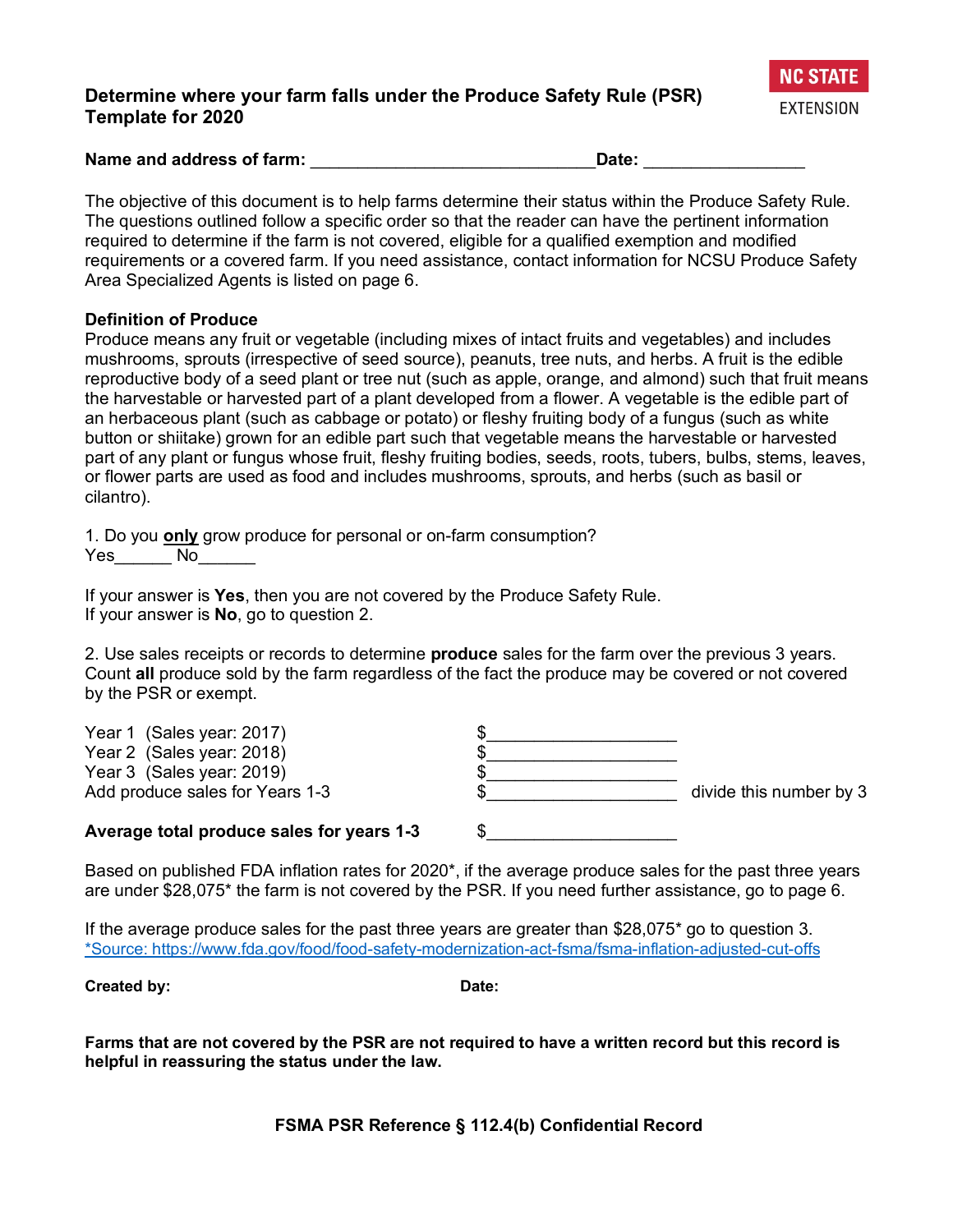3. Do you **only** grow "rarely consumed raw" produce?  $Yes$   $No$ 

''Rarely consumed raw'' produce are fruits and vegetables that are almost always cooked before being consumed. Our use of produce that is "rarely consumed raw,'' therefore, is intended to mean those produce commodities that are almost always eaten only after being cooked (i.e., heat treated in some form). Cooking is a kill-step that can adequately reduce the presence of microorganisms that are of public health significance.

"Rarely consumed raw" produce by FDA is included in this exhaustive list: Asparagus; beans, black; beans, great Northern; beans, kidney; beans, lima; beans, navy; beans, pinto; beets, garden (roots and tops); beets, sugar; cashews; cherries, sour; chickpeas; cocoa beans; coffee beans; collards; corn, sweet; cranberries; dates; dill (seeds and weed); eggplants; figs; ginger; hazelnuts; horseradish; lentils; okra; peanuts; pecans; peppermint; potatoes; pumpkins; squash, winter; sweet potatoes; and water chestnuts.

If you answered **Yes**, the farm **only** grows "rarely consumed raw" produce then the farm is **exempt from the Produce Safety Rule.** Produce that is "rarely consumed raw" is and will continue to be covered under the adulteration provisions and other applicable provisions of the Federal Food, Drug and Cosmetic (FD&C) Act, and any other applicable implementing regulations. For more information on this subject, search for FDA Fact Sheet "Rarely Consumed Raw Produce". In other words, even when the produce the farm is growing, packing or holding is exempt from the PSR and inspections, the farm is responsible for making sure the produce is safe.

If you answered **No**, go to question 4. Note that if you grow, pack or hold any of the commodities listed under "rarely consumed raw" these will not be inspected if your farm is considered a "covered farm" during routine inspections.

4. Do you grow produce that is intended for commercial processing that adequately reduces pathogens (for example, commercial processing with a "kill step")? Yes\_\_\_\_No\_

If you answered **Yes**, then the farm must annually obtain a written assurance from either the customer performing the commercial processing or from your customer that an entity in the distribution chain subsequent to customer will perform commercial processing. Produce for which the grower has a written assurance that it will be commercially processed with a "kill" step is exempt from the PSR. Enforcement discretion for this guideline is in place (April 2020). Growers will need to have a written assurance once FDA terminates the period for enforcement discretion. To learn more visit: https://www.fda.gov/media/110052/download

Processing includes: refining, distilling, manufacturing/processing produce into sugar, oil, spirits, wine, beer or similar products.

Produce sold to restaurants that will be later cooked should not be included in this category.

If you answered **No**, go to question 5.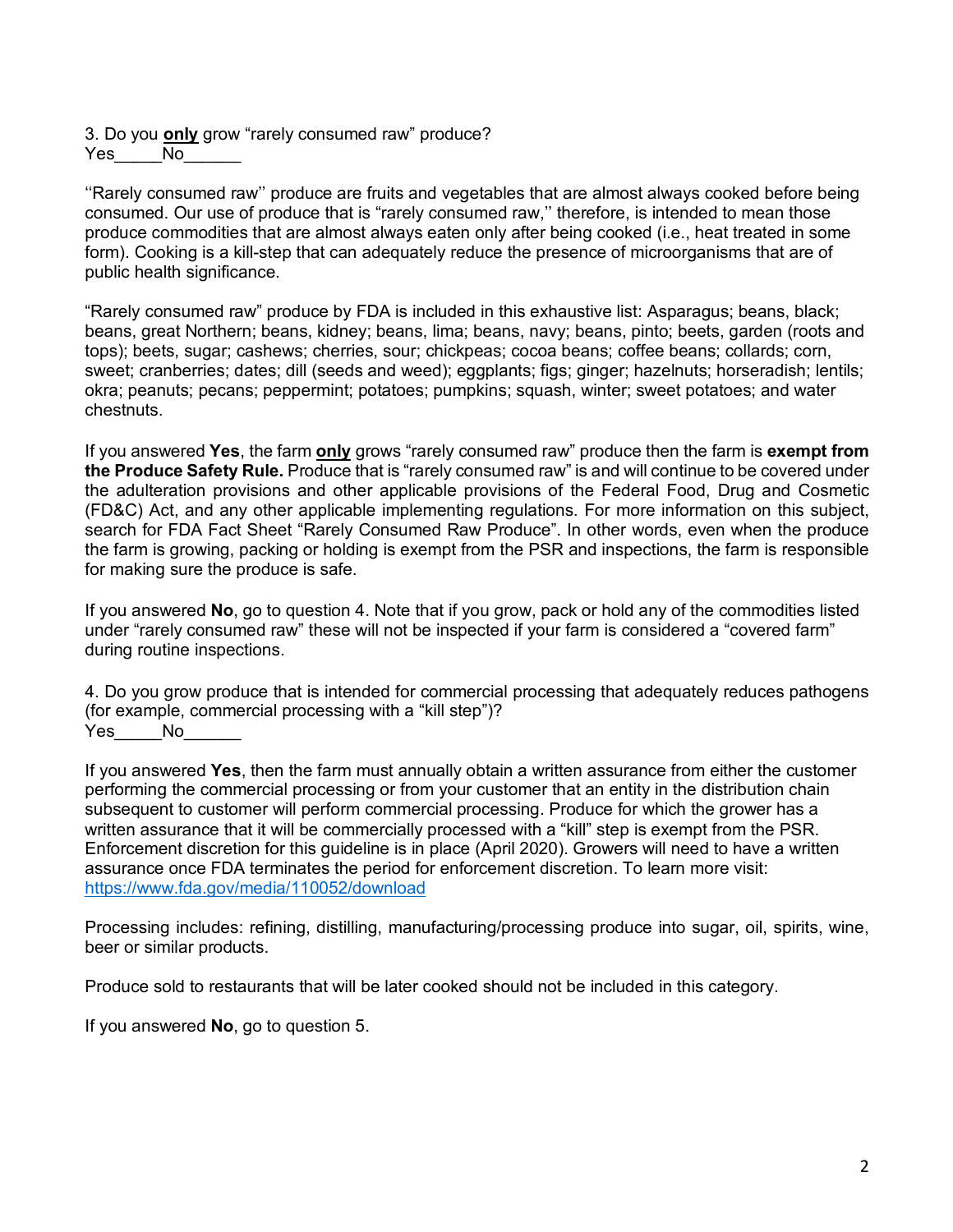5. Determine if a farm is eligible for a Qualified Exemption and Modified Requirements.

To be eligible for this category, a farm must meet both requirements: **Requirement 1:** Average food sales must be under \$561,494\* for years 2017-2019. **Requirement 2:** The majority of food sales must be made to Qualified End Users (QEU) for years 2017-2019.

The dollar amounts listed here are based on the adjusted inflation rates published by FDA for 2020. \*Source: https://www.fda.gov/food/food-safety-modernization-act-fsma/fsma-inflation-adjusted-cut-offs

### **Requirement 1.** Determine food sales for the farm.

**Food** is defined as articles used for food or drink for man or animals, or articles used to make components of it. It includes seeds and beans used to grow sprouts. Examples of food include: fruits, vegetables, fish, dairy products, eggs, raw agricultural commodities for use as food or as components of food, animal feed (including pet food), food and feed ingredients, food and feed additives, dietary supplements and dietary ingredients, infant formula, beverages (including alcoholic beverages and bottled water), live food animals, bakery goods, snack foods, candy and canned foods. Livestock and meat are both food within this definition. Consider that cotton, tobacco and timber are not considered food.

If you operate a poultry or hog farm for an integrator typically the grower does not own the animals. Growers' payments are for day to day care of the animals and therefore are not considered food. Verify this information before proceeding.

Use sales receipts or records to determine **total food** sales over the previous 3 years. Count **all**  produce sold by the farm regardless of the fact the produce may be covered, rarely consumed raw or exempt (further processed) by the PSR.

| Year 1 (Sales year: 2017)<br>Year 2 (Sales year: 2018)    |                         |
|-----------------------------------------------------------|-------------------------|
| Year 3 (Sales year: 2019)<br>Add food sales for Years 1-3 | divide this number by 3 |
| Average total food sales for years 1-3                    |                         |

Are the average food sales over \$561,494 for the last three years? Yes\_\_\_\_ No

If the answer is **Yes,** then the farm cannot claim a qualified exemption and is likely to be a covered farm. A covered farm is subject to inspections and must follow the practices outlined in the Produce Safety Rule. Go to page 6 for a list of resources if you need assistance.

If your answer is **No**, then go to requirement 2.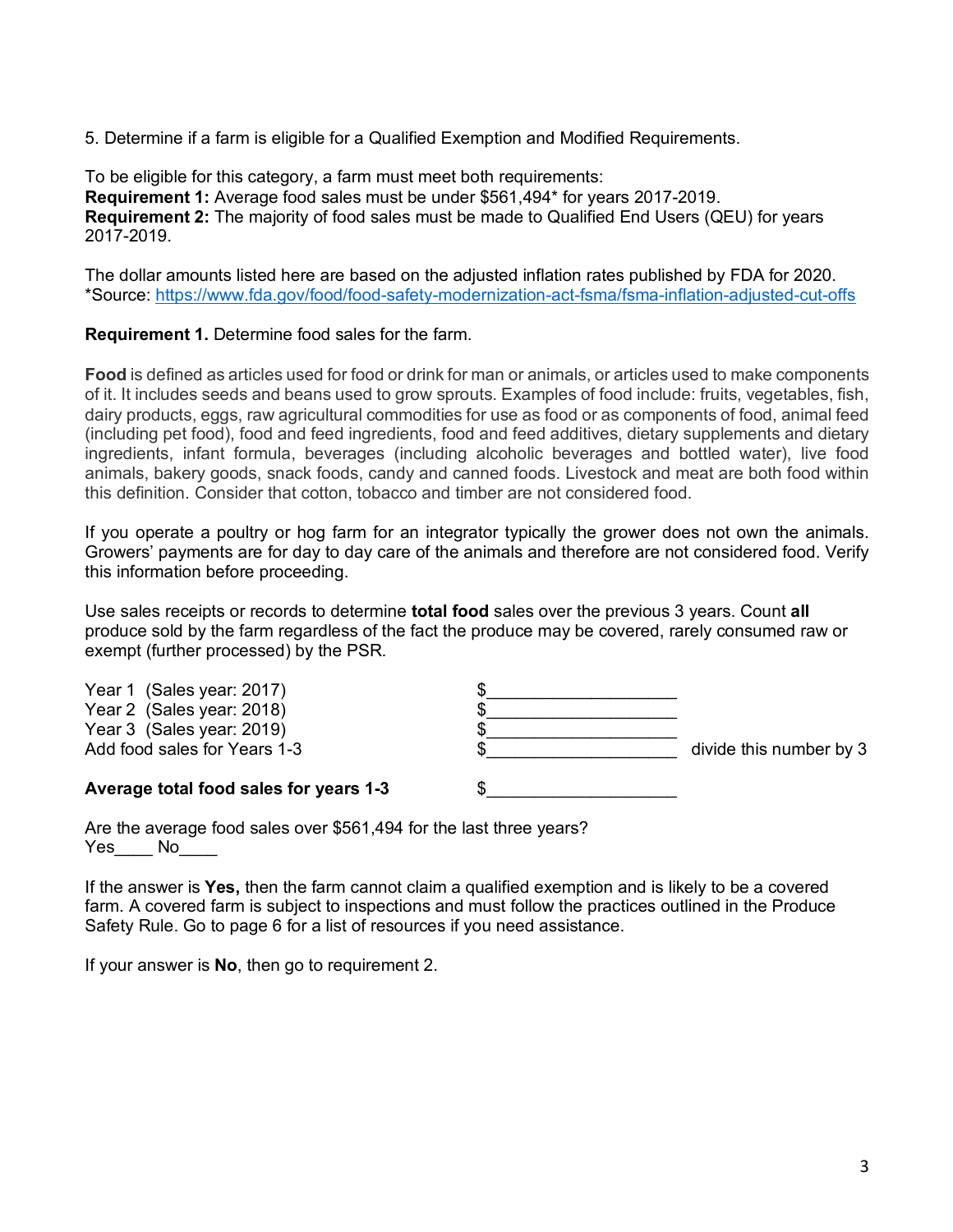**Requirement 2:** The majority of food sales must be made to Qualified End Users (QEU) during the last three years.

Determine **food sales to qualified end users (QEU) over the last three years.** Qualified end users are people who will consume/eat the food they are buying from the farm. Such consumers include those that buy from you at a farm stand, farmers market, through Community Supported Agriculture, through the internet or any other direct marketing channel. This also includes sales the farm made to retail food establishments (grocery stores that you deliver to directly) and restaurants within 275 miles of your farm.

|                                                            | 2017           | 2018           | 2019           | Average food<br>sales (2017-<br>2019) |
|------------------------------------------------------------|----------------|----------------|----------------|---------------------------------------|
| <b>Sales to Qualified</b>                                  |                |                |                |                                       |
| <b>End Users (QEU)</b>                                     |                |                |                |                                       |
| Directly to consumers<br>(regardless of location)          |                |                |                |                                       |
| Retail food                                                |                |                |                |                                       |
| establishments within                                      |                |                |                |                                       |
| 275 miles of the farm                                      |                |                |                |                                       |
| (grocery stores) or                                        |                |                |                |                                       |
| restaurants                                                |                |                |                |                                       |
| <b>Others</b>                                              |                |                |                |                                       |
| <b>A-Total Food Sales</b><br>to QEU by year                | A <sub>1</sub> | A <sub>2</sub> | A <sub>3</sub> | $AA=(A1+A2+A3)/3$                     |
| <b>Sales to businesses</b><br>(not Qualified End<br>Users) |                |                |                |                                       |
| <b>Brokers</b>                                             |                |                |                |                                       |
| <b>Distribution centers</b>                                |                |                |                |                                       |
| Retail food                                                |                |                |                |                                       |
| establishments or                                          |                |                |                |                                       |
| restaurants farther                                        |                |                |                |                                       |
| than 275 miles from<br>the farm                            |                |                |                |                                       |
| Processors                                                 |                |                |                |                                       |
| Packers                                                    |                |                |                |                                       |
| <b>Others</b>                                              |                |                |                |                                       |
| <b>B-Total Food Sales</b>                                  | <b>B1</b>      | B <sub>2</sub> | B <sub>3</sub> | $B4=(B1+B2+B3)/3$                     |
| to businesses (not<br>QEU)                                 |                |                |                |                                       |

**(A4)** Average sales to QEU

**(B4)** Average sales to businesses (non QEU)

| Are the average food sales to QEU (A4) greater than sales to businesses (B4) that are not considered |    |  |  |
|------------------------------------------------------------------------------------------------------|----|--|--|
| Qualified end users? Yes                                                                             | N٥ |  |  |

If the answer is **Yes**, then the farm has met the second requirement to be eligible for a qualified exemption.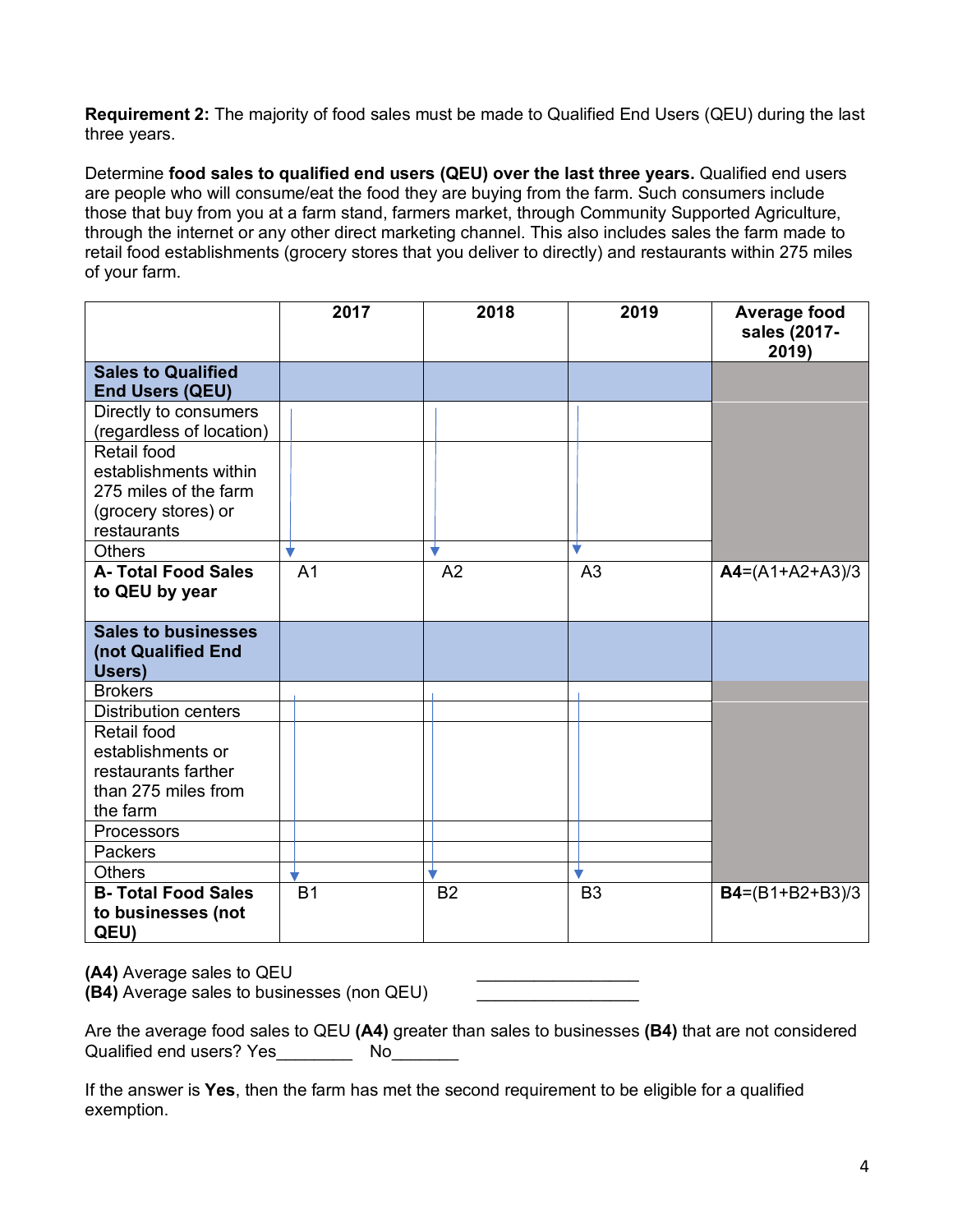If the answer is **No**, then the farm cannot claim the exemption and is likely to be a **covered farm**. A covered farm is subject to inspections and must follow the practices outlined in the Produce Safety Rule.

### **Further verification**

 $(\$ \rightarrow \$ \) \times 100 = \%$ (A4) Average food Average total food sales Percent sales to sales to qualified end users (years 1-3) (years 1-3) qualified end users

If you follow this template and the sales to qualified end users are 51% or more, then the farm has met both requirements listed to be eligible for a qualified exemption and modified requirements.

\*Sales receipts must also be retained to support this record.

**Date: Date:**

**Created by: Reviewed by:**

# **FSMA PSR Reference § 112.7(b) Confidential Record**

#### **Responsibilities for farms under the Produce Safety Rule**

1. Farms not covered: It is recommended to have a financial record to reassure produce sales are under the threshold established by FDA. A written record is not required by the Produce Safety Rule.

2. Farms that are eligible for a Qualified Exemption and Modified Requirements.

a. The farm must establish and keep adequate records necessary to demonstrate that the farm satisfies the criteria for a qualified exemption, including a written record reflecting that an annual review has been performed and verification of the farm's continued eligibility for the qualified exemption. A sample record is provided on pages 3-5. In addition to the review, receipts must accompany this record. After January 2020, all farms that fall under this category will need written financial records annually. The records do not need to be sent to NCDA Produce Safety Office, they are for the farm to have in the event they are contacted about the status of their farm under the PSR.

b. Modified labeling**:** The labeling requirement consists of including the name and complete business address of the farm where the produce was grown either on the label of the produce or to display the same information at the point-of-purchase. The labeling requirement will be effective January 20, 2020 for all farms that claim a qualified exemption. For more information on labeling, see link below.

c. Grow produce under sanitary conditions and not place in commerce **adulterated food**. FDA can withdraw a qualified exemption if produce is adulterated. Produce is adulterated when it has been grown, harvested, packed or held in a farm under such conditions that it is unfit for food or if it has been prepared, packed or held under unsanitary conditions where it can be contaminated with filth or have been rendered injurious to health.

A qualified exemption can be withdrawn in the event of an active investigation of a foodborne illness outbreak that is directly linked to a farm; or if FDA determines that is necessary to protect the public